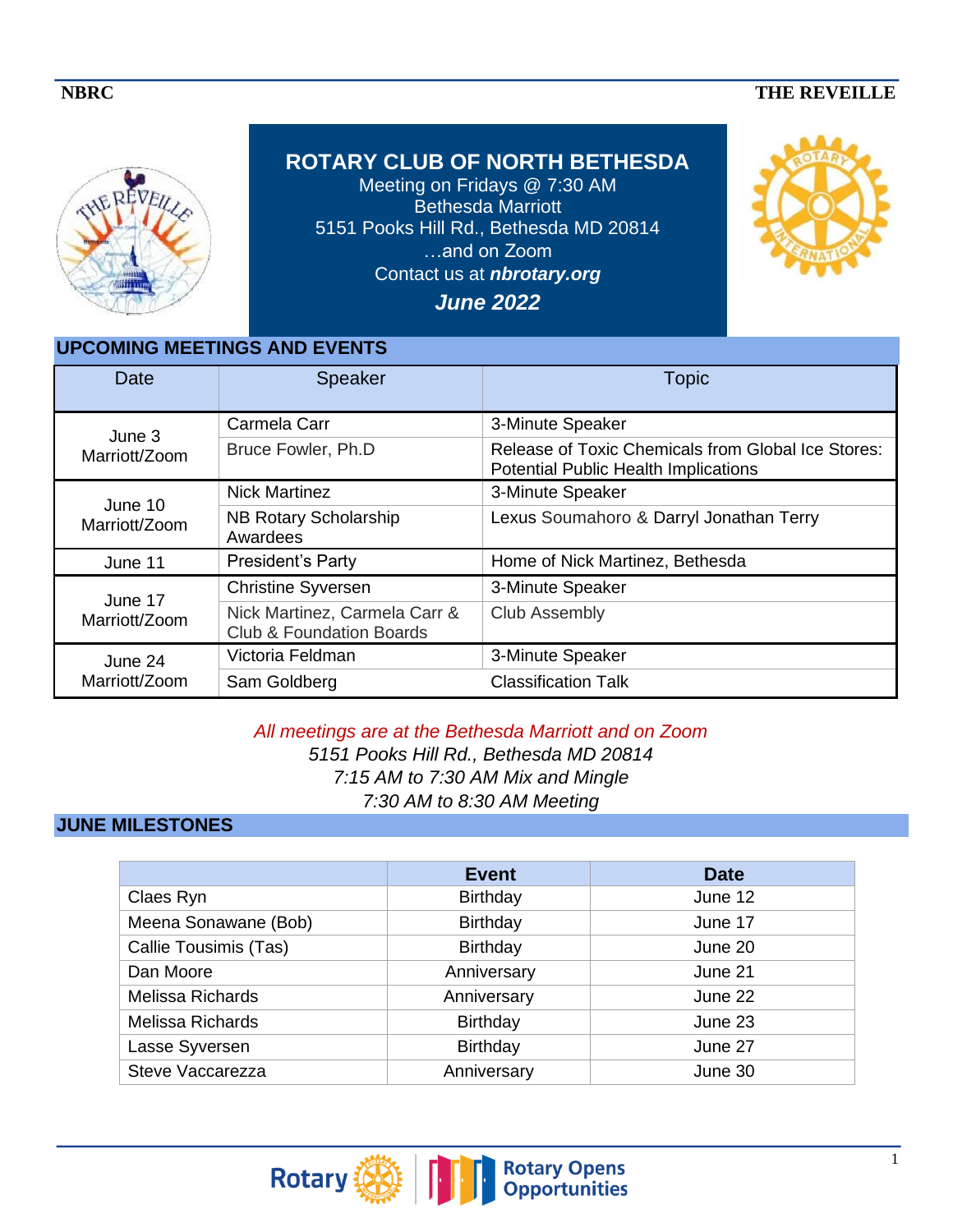# **SPEAKER – June 3, 2022 (Marriott/Zoom)**

# **Release of Toxic Chemicals from Global Ice Stores by Climate Change: Potential Public Health Implications**

**Bruce Fowler**



Our North Bethesda Rotarian Bruce received his B.S. degree in Fisheries (Marine Biology) from the University of Washington in 1968 and a Ph.D. in Pathology from the University of Oregon Medical School in 1972. He began his scientific career at the National Institute of Environmental Health Sciences prior to becoming Director of the University of Maryland System-wide Program in Toxicology and Professor at the University of Maryland School of Medicine. He then served as Associate Director for Science in the Division of Toxicology and Environmental Medicine at CDC / ATSDR. He is currently a private consultant and Adjunct Professor, Emory School of Public Health and previously a Presidents Professor of Biomedical Science at the University of Alaska-Fairbanks. Dr. Fowler is an internationally recognized expert on the toxicology of metals and has served on a number of State, National and International Committees in his areas of expertise. He is currently a

member of the Board of Directors of the Fulbright Association and past chair of the Advocacy Committee. He is past Chair of Federal Legislative Committee for the Maryland National Association of Active and Retired Federal Employees (NARFE) and a Paul Harris Multiple Fellow of Rotary International. He is also a Trustee of the Maryland Democratic Party. He has some language expertise with German, Swedish, Spanish and spoken Mandarin. He is a PADI - certified Master Scuba Diver Trainer. Dr. Fowler is the author of over 260 research papers and book chapters and authored or edited/co-edited 10 books or monographs on toxicology, molecular biomarkers, computational toxicology, mechanisms of chemical–induced cell injury/cell death and most recently risk assessment for electronic waste. He has provided invited testimony before committees of the US Congress and the State of Maryland on matters related to toxic chemicals.

### **SPEAKERS – June 10, 2022 (Marriott/Zoom)**

# **An Opportunity to Hear from Our NB Rotary Scholarship Awardees Lexus Soumahoro & Darryl Jonathan Terry**

In late May, Club Members Linda Berg-Cross and Kevin Flynn interviewed two candidates for scholarship funds as approved by the Club Board through the Rotary Charitable Foundation of North Bethesda. Both applications were approved by the Scholarship Committee and passed on to the Club and Foundation Boards, which gave their approvals in late May. We're happy to announce that both candidates have accepted the scholarships and are planning to join us at our June 10 meeting.

### **Lexus Soumahoro**

Lexus is is graduating from Montgomery College this spring and will continue her studies at UMBC at Shady Grove. She aspires to a career in the foreign service and is trilingual (Spanish, French and English). She is alone in the U.S. without family and has been self-supporting since high school. She is currently working two jobs as well as taking courses.

#### **Darryl Jonathan Terry**

Daryl is requesting money to continue his studies at UMBC Shady Grove campus. He works at a veterinary clinic in Clarksburg and attends the University of Maryland. The number of college courses he signs up for are determined by his work hours so he remains debt free. He lives with his mother and grandmother.

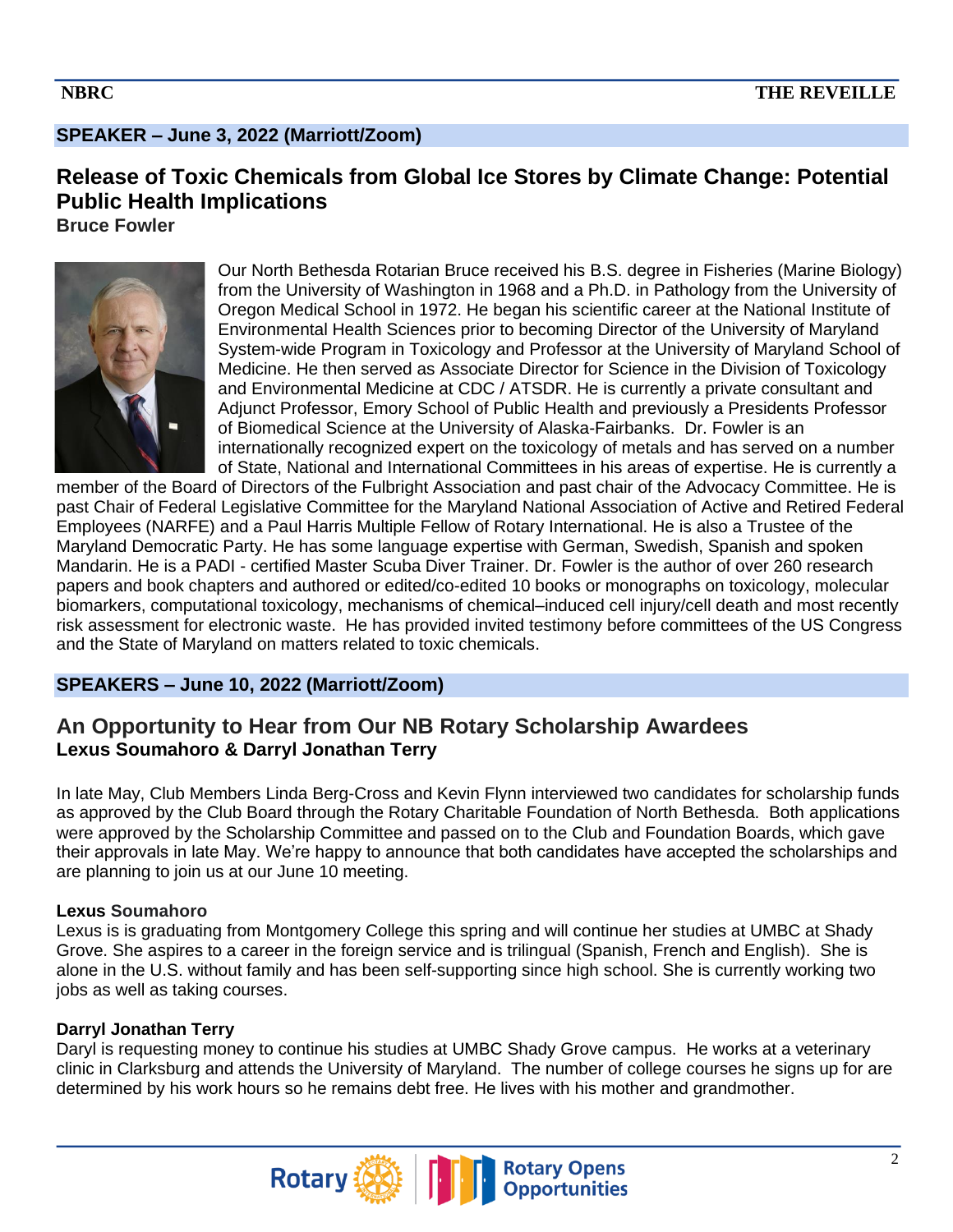Both awardees are associated with Future Link, a Montgomery County nonprofit mentoring program that has made one or more presentations to our club. Future Link staff and mentors have worked with both candidates for a number of years. Kevin and Linda interviewed both candidates and spoke on the phone with their mentors. They both got very strong recommendations from their mentors.

#### **PRESIDENT'S PARTY – June 11, 2022**

This year, we're reviving the infamous **North Bethesda Rotary President's Party**. Hosted by the current President Nick Martinez and his wife, this is an event to celebrate a successful year and introduce the leadership for the next Rotary year starting in July. Nick and Jessica will provide the main course and beverages and we ask that members bring a side or dessert. If your last name begins with the letters A-N, please bring a side. If your last name begins with the letters M-Z, please bring a dessert.

This will also be a fundraiser. The Belmont Stakes will be run that evening. We will have a pool for the racing horses. There will be up to 12 squares (one for each horse) that will be randomly drawn before the race. Half the proceeds will go to the winner and half will go to the foundation. Squares will be \$100 each.

The event will be held Saturday, June 11, starting at 5 PM. Nick's address is 5812 Conway Rd, Bethesda, MD 20817. Dress code is casual. Please RSVP to [anicolasmartinez@hotmail.com](mailto:anicolasmartinez@hotmail.com)

#### **SPEAKER – June 17, 2022 (Marriott/Zoom)**

**Club Assembly Nick Martinez, Carmela Carr and Club and NB Rotary Foundation Boards** 

### **SPEAKER – June 24, 2022 (Marriott/Zoom)**

**Classification Talk Sam Goldberg**



**Dr. Samuel D. Goldberg** is the former President of the Maryland Chapter of the American College of Cardiology and a founding member of Maryland Heart (now Johns Hopkins Heart Care) before joining Cardiac Associates. Dr. Goldberg received his undergraduate degree at Franklin and Marshall College and medical degree from the University of Maryland. He served his residency and cardiology fellowship at the George Washington Medical Center. He is a Fellow of the American College of Cardiology and is Board Certified in Cardiovascular Disease. His professional interests include cardiovascular risk factor management with a special interest in lipid management and cardiac disease in the diabetic patient. Sam and his wife Patty joined our club earlier this year

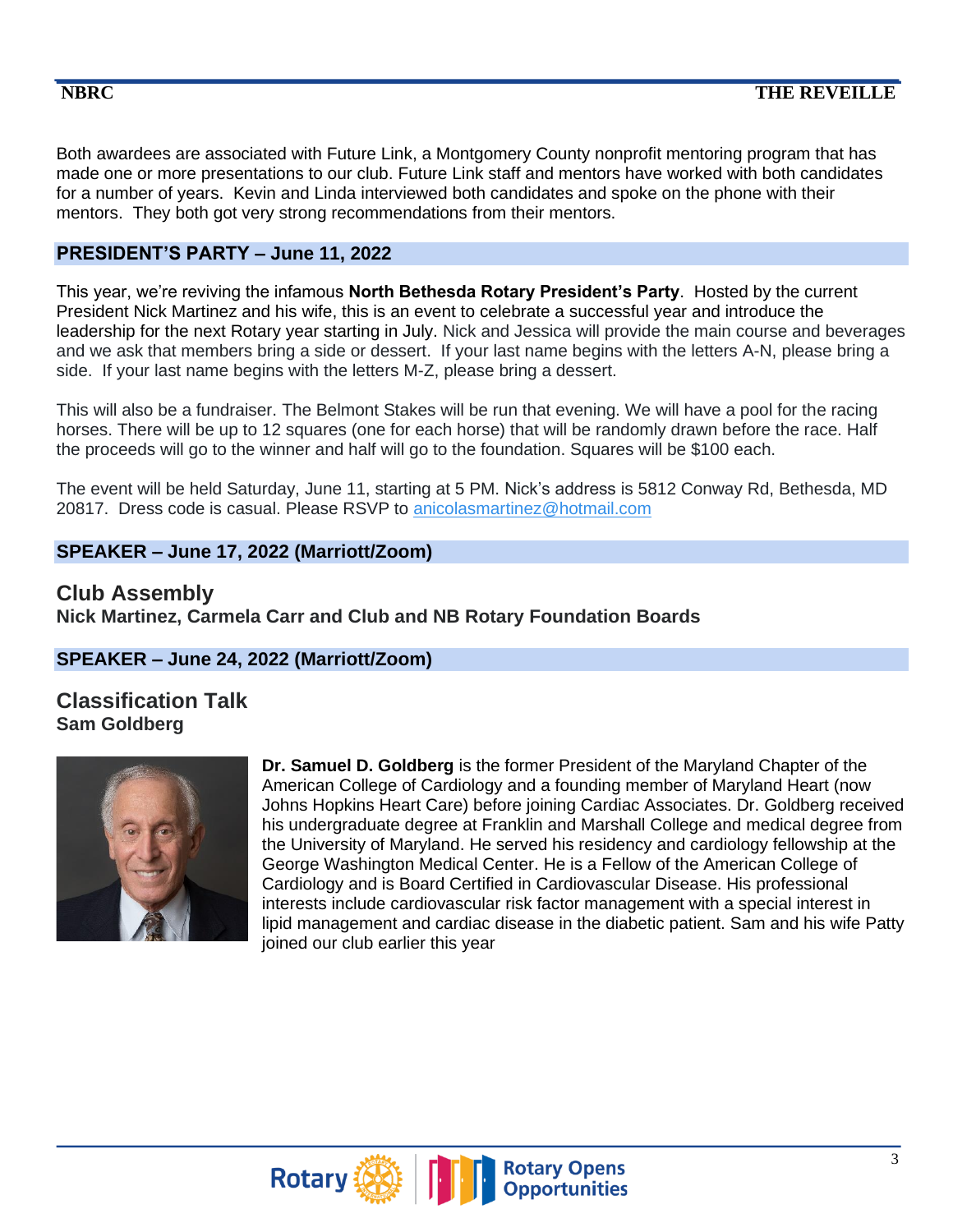### **NBRC** THE REVEILLE

#### **REMEMBERING DON HOWARD**



North Bethesda Rotary Charter Member **Donald E. Howard,** 83, of Adamstown, Maryland peacefully passed away on April 7, 2022. Don was born on September 8, 1938 to Lucille and Donald Howard in Washington, D. C. He grew up on the family farm in Gaithersburg. After graduating from Gaithersburg High School in 1956, he went on to study accounting at the University of Maryland and to further his career went on to receive a Commercial Science degree from Ben Franklin University.

In 1957, he met Joan Wayland, and they wed in 1960, going on to have two children, Donna J. Howard and Susan M. Howard. Don worked in private industry for a number of years before becoming the sole practitioner of his own accounting firm in Rockville which he operated for thirty-six years.

Throughout his years as a certified public accountant, he served in many other roles. For six years, he served on the Maryland Association of Certified Public

Accountants where he was past president and the recipient of the 1999 Public Service Award. He also served on other various committees. He served on the Maryland State Board of Public Accountancy, the National Association of State Boards of and the American Institute of Certified Public Accountant

Don was active in many civic and community activities. He was a charter member, past president and member of the board of directors of the Rotary Club of North Bethesda. He was a member of the Board of Trustees for the Montgomery College Foundation. He was a founding member and past president of the Montgomery County Students Construction Trades Foundation. Don was also a passionate homeowner and enjoyed his years at his and Joan's dream home in Boyds, the site of many Rotary events featuring Don and his hay wagon. Don will be missed!

A memorial service for Don is scheduled for mid-June. Contact Joe DiPietro for details.

#### **UPCOMING EVENTS: Rotary District 7620**

### DISTRICT GOVERNOR INSTALLATION



2022-23 DISTRICT GOVFRNOR INSTALLATION

Dr. Sean McAlister

**IMAGINE** 

SATURDAY, JUNE 25, 2022 12 NOON – 3PM

**Dr. Sean McAlister**, from the Rotary Club of Capitol Hill, will be installed as the 70th Rotary Governor for District 7620

[REGISTER](https://registrations.dacdb.com/Register/index.cfm?EventID=77589299&NoCaptcha) NOW